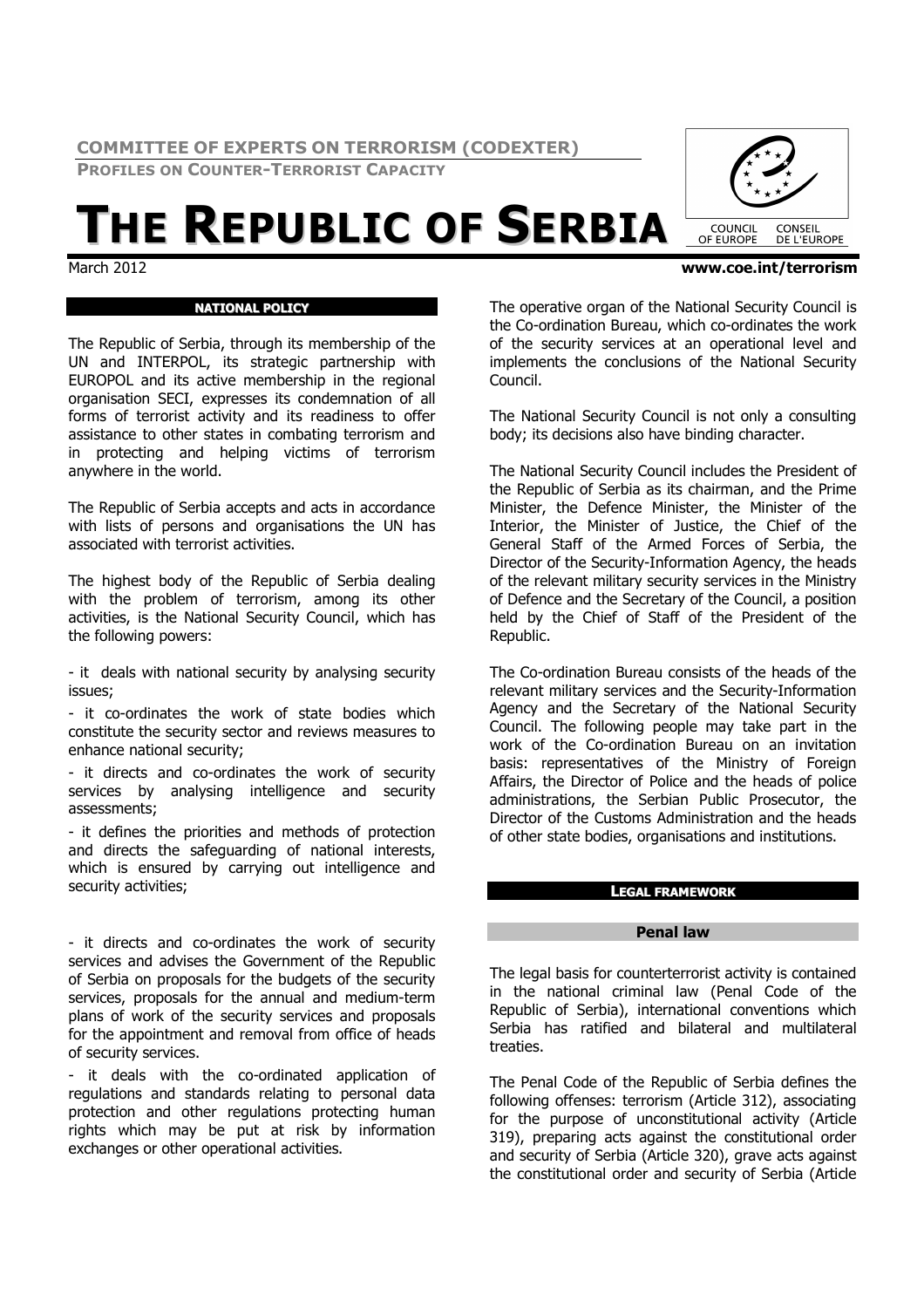321), international terrorism (Article 391) and financing of terrorism (Article 393).

## **Terrorism**

#### Article 312

Whoever, with intention to compromise the constitutional order or security of Serbia, causes an explosion or fire or commits another generally dangerous act or commits an abduction of a person, hostage taking or arbitrary deprivation of freedom of another person or commits some other act of violence or threatens to commit such a generally dangerous act or to use a nuclear, chemical, bacteriological or other generally dangerous device and thereby causes a feeling of fear or insecurity among citizens, shall be punished by a term of imprisonment of five to fifteen years.

## **Associating for the purpose of unconstitutional activity**

#### Article 319

(1) Whoever forms a group or other criminal association in order to commit an offense referred to in Articles 305 to 310 and Articles 312 to 314 of this Code, shall be punished by the penalty laid down for the offense for the commission of which the group or criminal association was organised.

(2) Whoever becomes a member of a group or organised criminal association referred to in paragraph 1 of this Article shall be punished by a term of imprisonment of six months to five years.

(3) The perpetrator referred to in paragraph 1 of this Article who by disclosing the group or organised criminal association or in some other manner prevents the commission of offenses referred to in paragraph 1 of this Article shall be punished by a term of imprisonment of up to three years, and may also be remitted from punishment.

(4) A member of a group or organised criminal association referred to in paragraph 1 of this Article who discloses it before becoming part thereof or before committing an offense for it referred to in paragraph 1 of this Article shall be punished by a term of imprisonment of up to one year, and may also be remitted from punishment.

## **Preparing acts against the constitutional order and security of Serbia**

#### Article 320

(1) Whoever prepares the commission of an offense referred to in Articles 305 to 314 and Article 315,

paragraphs 1 and 2 of this Code, shall be punished by a term of imprisonment of one to five years.

(2) The preparations referred to in paragraph 1 of this Article include procuring and facilitating the means of commission of an offense, removing obstacles to the commission of an offense, making arrangements, planning or organising with others the commission of an offense or other activities creating conditions for the direct commission of an offense.

(3) Whoever dispatches or transports to the territory of Serbia persons or weapons, explosives, poisons, equipment, ammunition or other material for the commission of one or more of the offenses referred to in this chapter shall be punished by a term of imprisonment of two to ten years.

## **Grave acts against the constitutional order and security of Serbia**

Article 321

(1) If an offense referred to in Articles 307 to 309 and Articles 312 to 315 of this Code results in the death of one or several persons or endangers the lives of people or is accompanied by grave acts of violence or massive devastation or jeopardises the security or economic or military power of the country, the perpetrator shall be punished by imprisonment for a minimum term of ten years.

(2) If in the commission of an offense referred to in paragraph 1 of this Article the perpetrator intentionally deprives one or more persons of life, the perpetrator shall be punished by imprisonment for a minimum term of ten years or imprisonment for thirty to forty years.

(3) The penalty referred to in paragraph 2 of this Article shall also be imposed on whoever commits an offense referred to in Article 307, Articles 309 to 312, Articles 314 to 319, and Article 320, paragraph 2, of this Code during a state of war, armed conflict or state of emergency.

#### **International terrorism**

#### Article 391

(1) Whoever with intention to cause harm to a foreign state or international organisation abducts another person or commits some other act of violence, causes an explosion or fire or commits some other generally dangerous acts or threatens to use a nuclear, chemical, bacteriological or other similar device shall be punished by a term of imprisonment of three to fifteen years.

(2) If an offense referred to in paragraph 1 of this Article results in the death of one or more persons or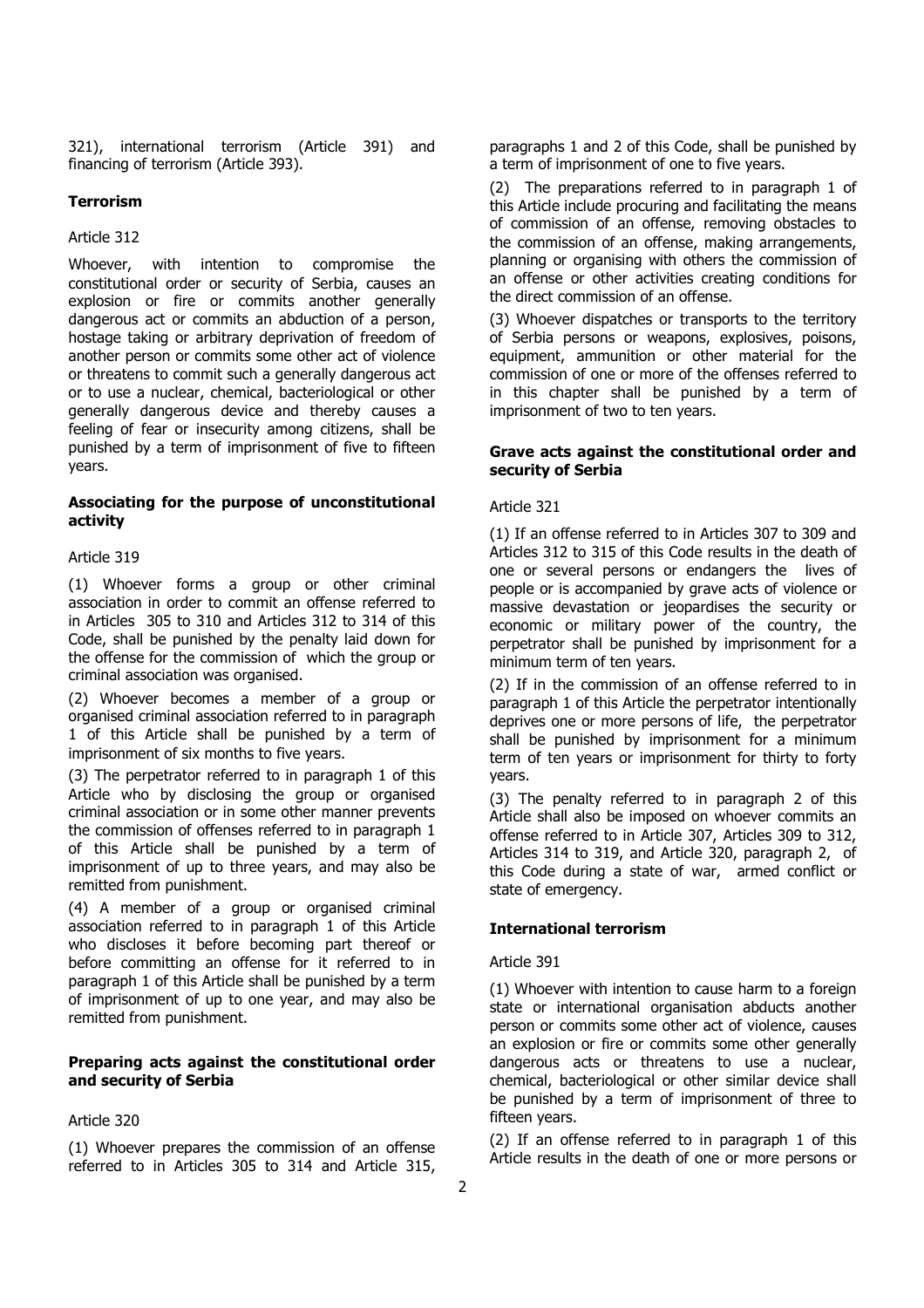if it is committed by an organised criminal group, the perpetrator shall be punished by a term of imprisonment of five to fifteen years.

(3) If in the commission of an offense referred to in paragraph 1 of this Article the perpetrator intentionally kills another person or if the perpetrator is the organiser of an organised criminal group, the perpetrator shall be punished by imprisonment for a minimum term of ten years or imprisonment of thirty to forty years.

(4) Whoever prepares the commission of offenses referred to in paragraphs 1 to 3 of this Code shall be punished by a term of imprisonment of one to five years.

(5) Preparations referred to in paragraph 4 of this Article include procuring and facilitating means of commission of an offense, removing obstacles to the commission of an offense, making arrangements, planning or organising with others the commission of an offense or other activities creating conditions for the direct commission of an offense.

# **Financing terrorism**

## Article 393

(1) Whoever directly or indirectly provides or collects funds intended for the full or partial financing of the commission of an offense referred to in Articles 312, 391 and 392 of this Code shall be punished by a term of imprisonment of one to ten years.

(2) Whoever aids and abets the provision or collection of funds for the commission of an offense referred to in Articles 312, 391 and 392 of this Code, whether or not the offense is committed and whether or not the funds are used for the commission of such offenses, shall be punished by a term of imprisonment of six months to five years.

(3) The funds referred to in paragraph 1 of this Article shall be seized.

## **Procedural rules**

The powers of State authorities responsible for combating terrorism in the area of communications interception are defined in the Criminal Procedure Code, which lays down special procedural rules for the offenses of organised crime, corruption and other grave offenses, including terrorism. The legal basis for combating terrorism is the Code of Criminal Procedure, which lays down the following measures: monitoring and recording telephone and other conversations or communication by other technical means and optical recording of individuals; provision

of simulated business services and the provision of simulated legal transactions; controlled deliveries; automatic computer searches of personal data and related data and its electronic processing; undercover investigators; collaborating witnesses.

In all of these cases, the order to implement measures is issued by the competent court, which supervises and controls their implementation, with the exception of controlled deliveries, which are approved by the Public Prosecutor.

Criminal prosecution falls within the jurisdiction of the Special Prosecutor's Office for Organised Crime, and the proceedings are conducted by the Special Division of the District Court in Belgrade. Other courts and prosecutors' offices may have appropriate jurisdiction in certain cases. There are no institutions specialised solely in the prosecution of perpetrators of offenses of terrorism.

There are no special legal provisions for the prosecution of perpetrators of offenses of terrorism. Prosecution is conducted pursuant to the provisions of the Code of Criminal Procedure, which lays down special procedural rules for organised crime, corruption and other especially grave offenses, including terrorism, and those of the Act Governing the Organisation and Powers of State Authorities in Combating Organised Crime, Corruption and Other Especially Grave Offenses.

#### **Other Relevant Legislation**

A National Strategy to Combat Money Laundering and the Financing of Terrorism has been adopted. Strategy<br>implementation and the supervision of the implementation and the supervision of the implementation of the Act Governing the Prevention of Money Laundering and the Financing of Terrorism falls within the competence of the Permanent Coordination Group. It also supervises the activities of the competent authorities and proposes necessary measures. The prevention of money laundering and of the financing of terrorism falls within the competence of the Division for Combating Organised Financial Crime, which is part of the Service for Combating Organised Crime within the Crime Police Administration of the Ministry of the Interior of the Republic of Serbia, and the Serbian Ministry of Finance's Administration for Combating Money Laundering.

Under the Act Governing the Organisation and Powers of State Authorities Responsible for Combating Hi-Tech Crime, and in accordance with the Convention on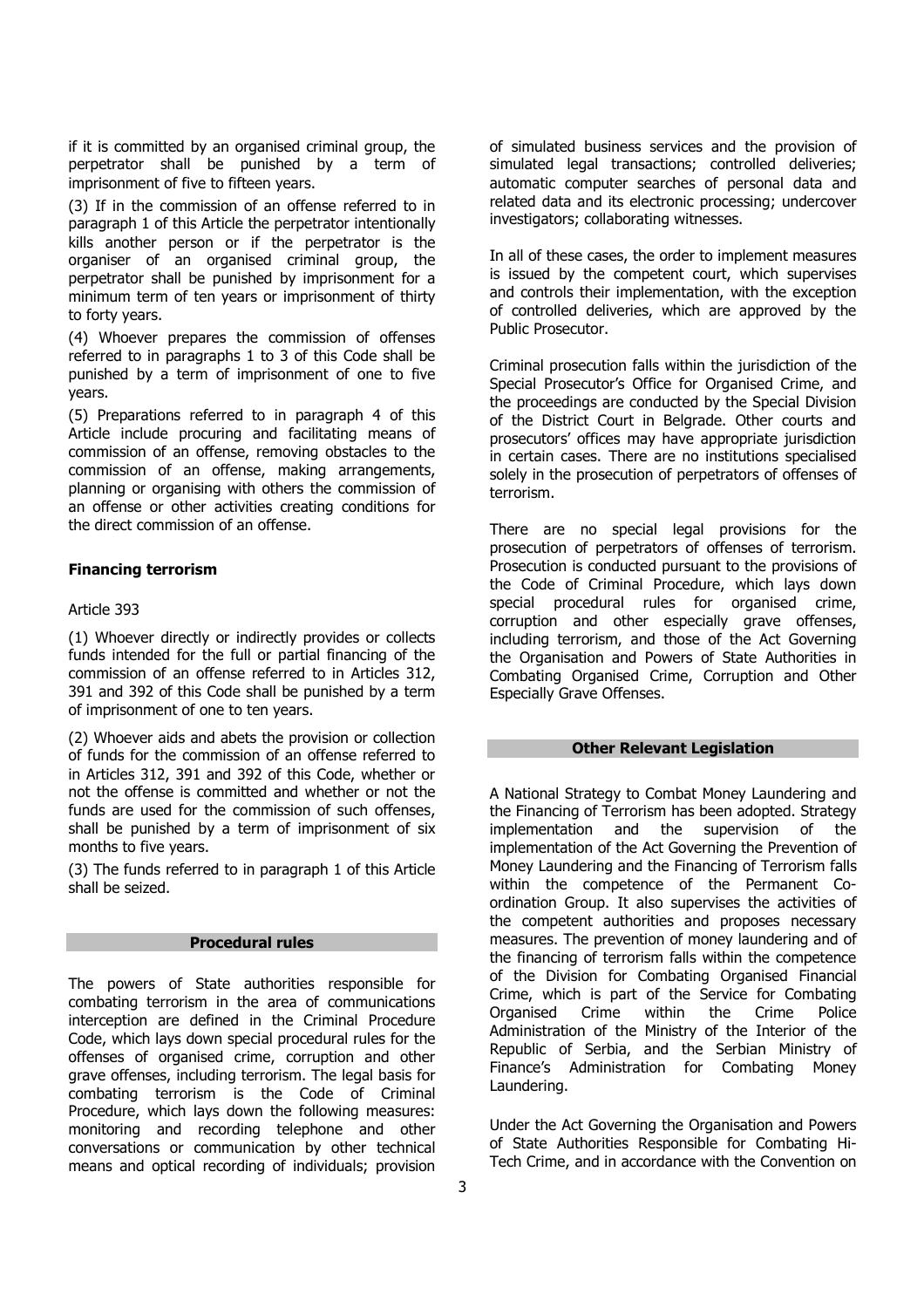Cybercrime and the Additional Protocol to the Convention on Cybercrime concerning the criminalisation of acts of a racist and xenophobic nature committed through computer systems, the Special Prosecutor's Office for Cyber Crime and the Division for Combating Cyber Crime within the Service for Combating Organised Crime in the Crime Police Administration of the Ministry of the Interior of the Republic of Serbia have been formed in order to investigate offenses of cyber terrorism and assist other organisational units in cases where information technology, especially Internet infrastructure, is used in the commission, or in the preparation of the commission, of offenses of terrorism or terrorismrelated offenses.

The obligations of telecommunications operators are laid down in the Telecommunications Act and in the technical conditions set down by the Serbian Agency for Telecommunications Subsystems, Devices, Equipment and Installations, including: Internet networks, fixed telecommunications networks, mobile telecommunications network and cable distribution systems.

#### **INSTITUTIONAL FRAMEWORK**

The competent authorities for combating terrorism in the Republic of Serbia include:

> 1. Within the Ministry of the Interior: Criminal Police Department (Service for Combating Organised Crime, Service for Covert Measures, Terrorism Monitoring and Investigation Division, Operative Analytics Division), Department for International Operational Police Cooperation (National Central Bureau of INTERPOL, EUROPOL National Unit, IT Division, Bilateral and Multilateral Cooperation Division), Police Department (uniformed police with general powers), Border Police Department, Gendarmerie, Special Anti-Terrorist Unit, Counter-terrorist Unit, Emergency Situation Sector and City Police Departments;

2. The Ministry of Justice:

3. Special Prosecutor's Office within the Serbian Public Prosecutor's Office;

4. Security-Information Agency;

5. Competent military services at the Ministry of Defence;

6. Within the Ministry of Finance: Customs Department and Money Laundering Prevention Department.

The above mentioned subjects have had their representatives taking part in the National Coordination Body for Combating Terrorism in 2011, due to obligation of the Republic of Serbia to give answers considering European Commission's Questionnarie on actual legal, organizational and procedural solutions enforced by qouted Serbian authorities. The Body is an *ad hoc* intergovernmental and intraministerial oraganisational unit and its activities depend strictly on the current Republic of Serbia's international obligations according to the process of European integration. So far, the Body used to have two sessions, both in 2011.

There are bilateral treaties on operational co-operation between institutions (ministries, agencies etc.) involved in combating terrorism, which address mutual notifications, the exchange of information and data, the provision of direct physical, professional, technical and other mutual assistance and the implementation of joint measures and activities of interest for protecting the safety of people and property and the security of the Republic of Serbia. The National Security Council of the Republic of Serbia deals with mutual co-operation between bodies responsible for defence and bodies responsible for internal affairs and security services, as well as with co-operation with bodies and services from other countries and international organisations. The National Security Council adopts decisions whereby it directs the work of security services.

## **INTERNATIONAL CO-OPERATION**

The competent police and judicial bodies of the Republic of Serbia co-operate with member states of the European Union through INTERPOL's communication (the protected I24/7 communication system) and in accordance with INTERPOL's correspondence standards. Given that the Republic of Serbia has achieved and ratified a strategic level of cooperation with EUROPOL, only an exchange of information that does not contain personal data is possible. Co-operation with individual member states of the European Union also takes place through an exchange of information through the regional SECI organisation. There are also bilateral treaties with individual member states of the European Union. A specific expression of bilateral and multilateral cooperation between the Republic of Serbia and other states, especially member states of the European Union, through the international activity of lawenforcement agencies, is the application of and compliance with the concept of extradition.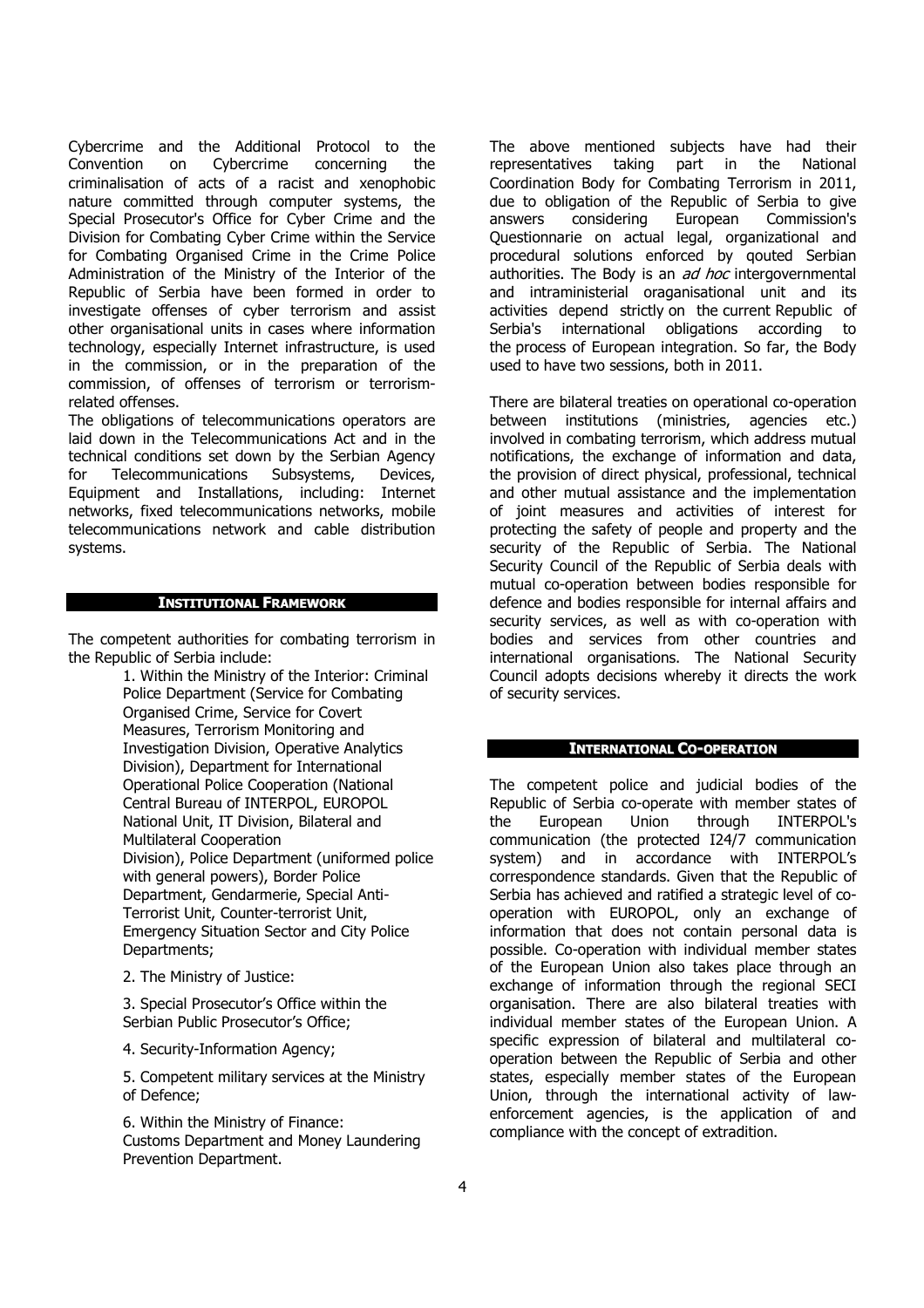The Ministry of the Interior of the Republic of Serbia also engages in international co-operation with the ministries of the interior of member states of the European Union through a network of 31 accredited liaison officers for international police co-operation seconded to the Republic of Serbia as members of existing diplomatic and consular missions of foreign countries in the Republic of Serbia. The Ministry of the Interior of the Republic Serbia also has two liaison officers, one in the SECI centre, and the other in the Russian Federation. The appointment of a third liaison officer with the international organisation DCAF is expected.

The Ministry of the Interior of the Republic of Serbia engages in co-operation on a strategic level primarily on the basis of signed international bilateral and multilateral treaties. On an operational level, the largest number of cases is solved through INTERPOL's National Central Bureau in Belgrade, while specific investigations of cases of organised crime are conducted through the Service for Combating Organised Crime. Cross-border co-operation is conducted at the level of the Border Police Administration with neighbouring countries, on the basis of signed treaties and examples of best practice from the European Union. A form of co-operation in the war on terrorism is co-operation between special units in the Ministry of the Interior of the Republic of Serbia with special police units in other countries in the form of training, especially in France, the countries of South-East Europe and the Russian Federation.

The Ministry of the Interior of the Republic of Serbia, in co-operation with the U.S. Department of Justice through the ICITAP programme, organises the training of police officials, especially in combating terrorism and organised crime.

| Relevant Council of Europe conventions - Republic of Serbia                                  | <b>Signed</b>  | <b>Ratified</b> |
|----------------------------------------------------------------------------------------------|----------------|-----------------|
| European Convention on the Suppression of Terrorism (ETS 90)                                 | 15/05/2003     | 15/05/2003      |
| Amending Protocol (ETS 190)                                                                  | 15/05/2003     | 14/04/2009      |
| European Convention on Extradition (ETS 24)                                                  |                | 30/09/2002      |
|                                                                                              |                | (accession)     |
| First Additional Protocol (ETS 86)                                                           |                | 23/06/2003      |
|                                                                                              |                | (accession)     |
| Second Additional Protocol (ETS 98)                                                          |                | 23/06/2003      |
|                                                                                              |                | (accession)     |
| Third Additional Protocol (CETS 209)                                                         | 10/11/2010     | 01/06/2011      |
|                                                                                              |                |                 |
| European Convention on Mutual Assistance in Criminal Matters (ETS 30)                        |                | 30/09/2002      |
|                                                                                              |                | (accession)     |
| First Additional Protocol (ETS 99)                                                           | $\blacksquare$ | 23/06/2003      |
|                                                                                              |                | (accession)     |
| Second Additional Protocol (ETS 182)                                                         | 07/04/2005     | 26/04/2007      |
| European Convention on the Transfer of Proceedings in Criminal Matters (ETS 73)              |                | 30/09/2002      |
|                                                                                              |                | (accession)     |
| European Convention on the Compensation of Victims of Violent Crimes (ETS 116)               | 12/10/2010     |                 |
|                                                                                              |                |                 |
| Convention on Laundering, Search, Seizure and Confiscation of the Proceeds from Crime        | 09/10/2003     | 9/10/2003       |
| (ETS 141)                                                                                    |                |                 |
| Convention on Cybercrime (ETS 185)                                                           | 07/04/2005     | 14/04/2009      |
| Additional Protocol concerning the criminalisation of acts of a racist and xenophobic nature | 07/04/2005     | 14/04/2009      |
| committed through computer systems (ETS 189)                                                 |                |                 |
| Council of Europe Convention on the Prevention of Terrorism (ET5 196)                        | 16/05/2005     | 14/04/2009      |
| Council of Europe Convention on Laundering, Search, Seizure and Confiscation of the          | 16/05/2005     | 14/04/2009      |
| Proceeds from Crime and on the Financing of Terrorism (ETS 198)                              |                |                 |
|                                                                                              |                |                 |